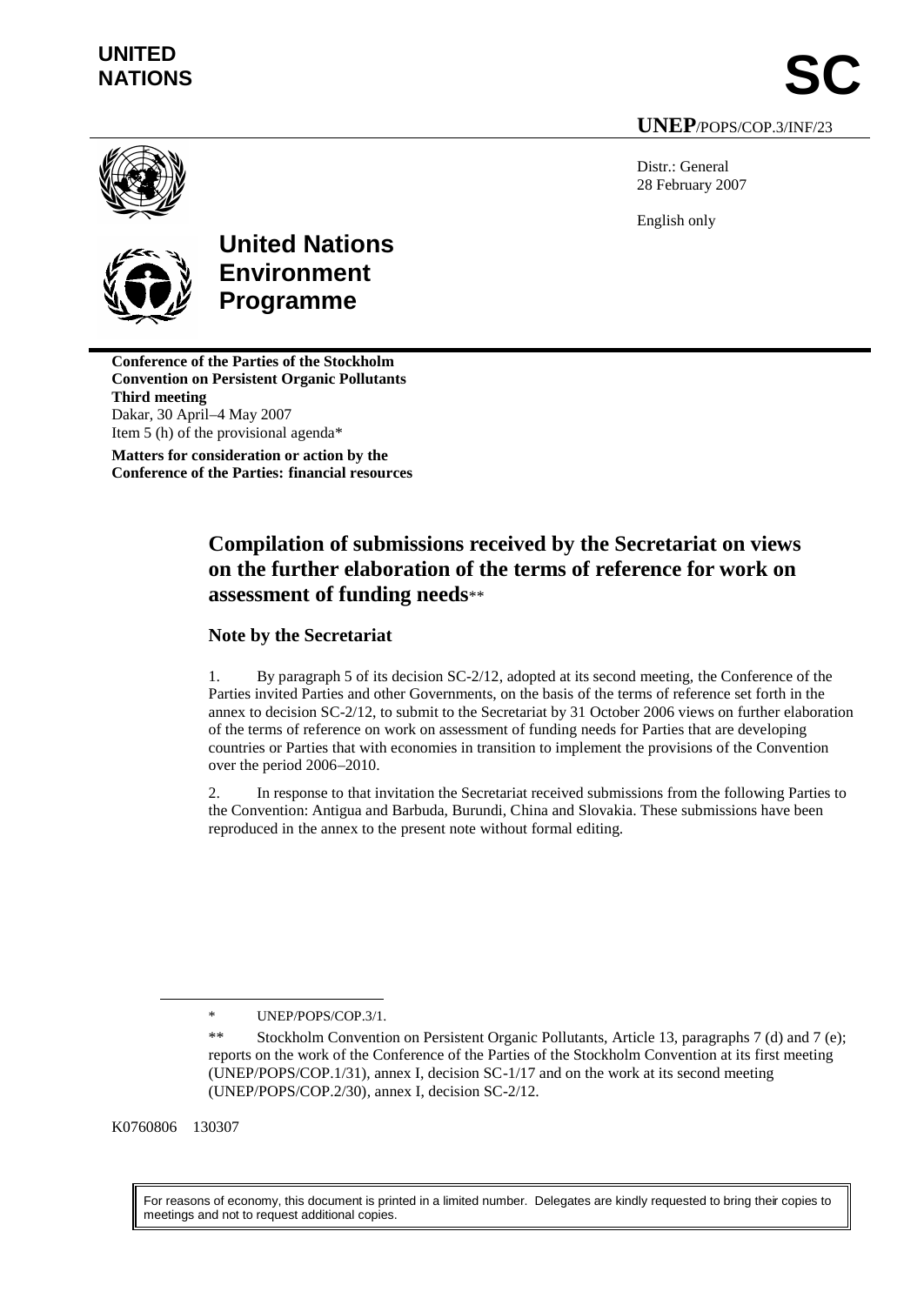### **Submission by Antigua and Barbuda**



#### **Government of Antigua and Barbuda**

**Environment Division** Ministry of Works Transportation and The Environment #1 Prime Minister's Drive ST. JOHN'S ANTIGUA, W.L Tel: (268) 462-4625/562-2568 Fax: (268) 462-4625 Email: mail@environmentdivision.info

November 10, 2006

The Secretariat of the Stockholm Convention. Attention: COP-2 information request 1 United Nations Environment Programme 11-13 Chemin des Anemones CH-1219. Chatelaine. Geneva. Switzerland

#### Re: Request on Decision SC-2/12

Dear Sir/Madam

In response to your request for information to be included in the terms of reference outlined in Decision SC-2/12 The Environment Division, Focal point for the Stockholm Convention on Persistent Organic Pollutants, would like to advise the secretariat that Antigua and Barbuda does not have any further details to add to the terms of reference at this time.

We continue to work to fulfill our mandate under this convention and should there be any further assistance needed from our offices we may be contacted as indicated above.

Sincerest Regard

DElark Log e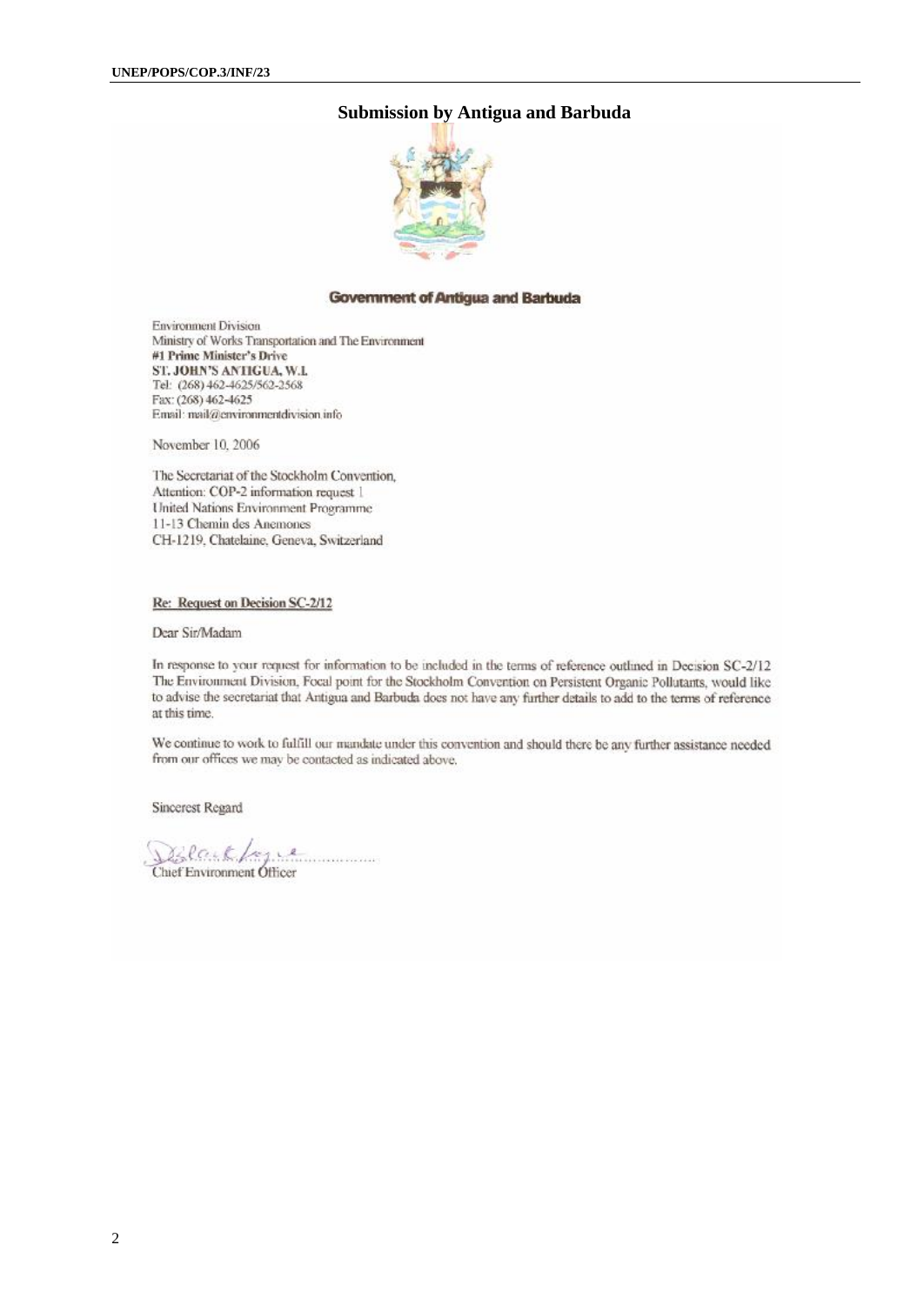### **Submission by Burundi**

## **REPUBLIQUE DU BURUNDI**

## **Suite donnée aux décisions adoptées par la Conférence des Parties à la Convention de Stockholm lors de sa 2ème réunion**

## **Demande 4 relative à la décision SC-2/12, paragraphe 5**

Opinion du Burundi sur le développement plus approfondi du mandat relatif au travail sur l'évaluation des besoins financiers des Parties qui sont des Pays en développement ou à économie en transition pour la mise en œuvre des dispositions de la Convention durant la période 2006-2010.

- 1) Certains besoins des Pays en développement dont le Burundi, en particulier le matériel et équipements nécessaires pour la réduction des POPs, sont difficiles à évaluer leurs coûts. D'où les pays ont besoin d'une expertise pour estimer correctement les coûts de ces besoins.
- 2) Des stages de formation de courte durée en matière d'évaluation des besoins sont nécessaires pour les Pays en développement et à économie de transition pour renforcer les capacités nationales en la matière.
- 3) Avant d'être présenté à la 3ème réunion de la Conférence des Parties à la Convention de Stockholm, le rapport de l'évaluation préliminaire des besoins devrait être discuté et approuvé par une réunion préparatoire des représentants des Parties.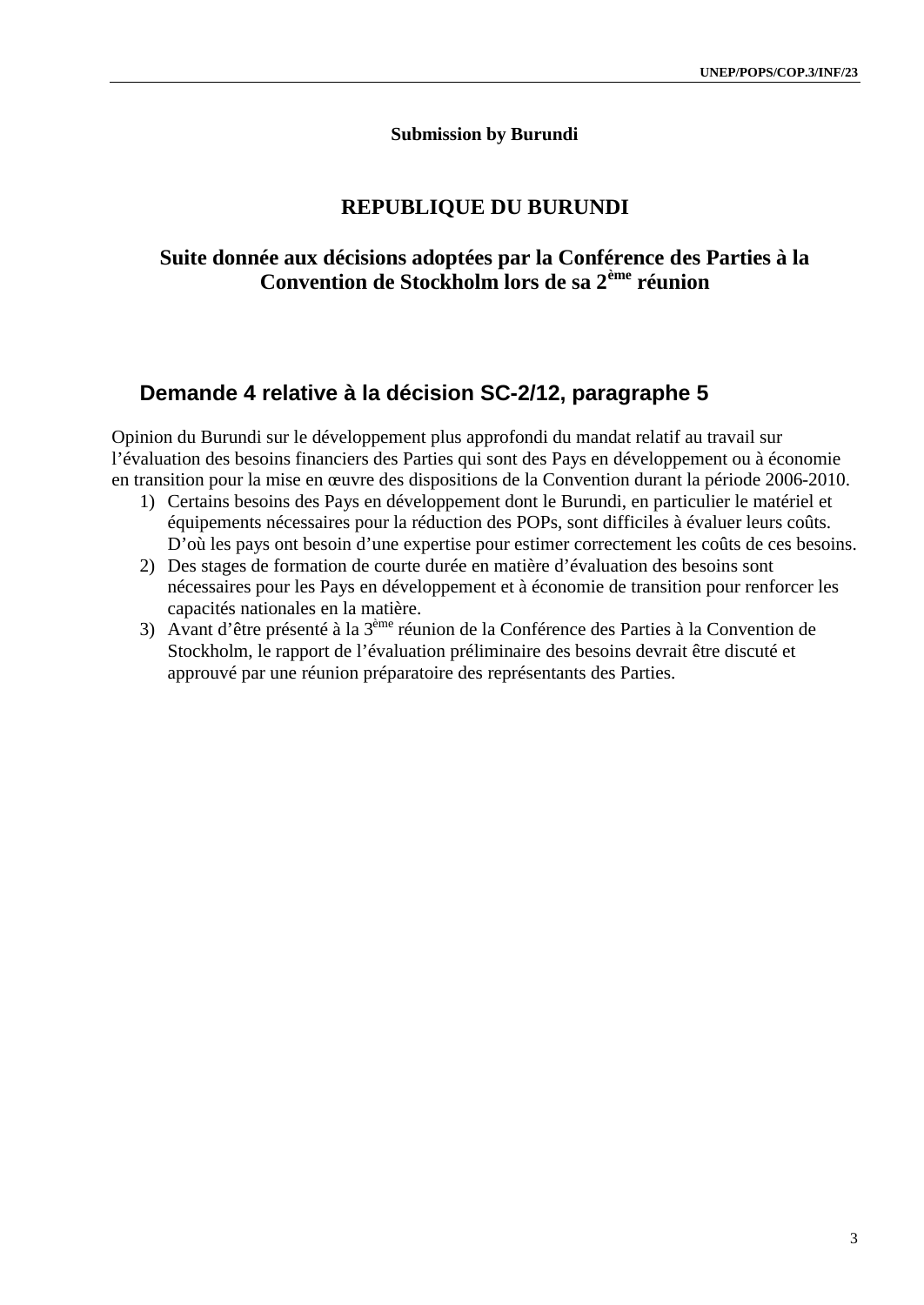ĭ.

ίť,

 $\overline{4}$ 

#### **Submission by China**

Date: 27/11/2006 01:54:01 From: unknown Page: 1/4

## 中华人民共和国国家环境保护总局

STATE ENVIRONMENTAL PROTECTION ADMINISTRATION 115 Xizhimennei, Nanxiaojie, Beijing 100035, the People's Republic of China

| Date: Nov. 24, 2006     | No, of Pages: 4                                         |  |
|-------------------------|---------------------------------------------------------|--|
| To:                     | From:                                                   |  |
| Name: Mr. Maged Younes  | Name: Ruisheng Yue                                      |  |
| Convention on POPs      | Dept.:<br>Department of<br>International<br>Cooperation |  |
| Tel/Fax: 41-22-797-3460 | Tel/Fax: 86-10-66556513                                 |  |
|                         | Dept.: Secretariat of Stockholm                         |  |

**FACSIMILE SHEET** 

Subject: Responses to Information Requested in the Decisions of the Conference of the Parties of the Stockholm Convention at its Second Meeting

Dear Mr. Maged Younes:

Pursuant to the decisions of POPs COP2, please find attached China's responses to the following issues (an e-version of this questionnaire has been sent to your E-mail address):

- Views on the key elements for the process of selecting regional and subregional centers for capacity-building and transfer of technology;
- . Views on the further elaboration of the terms of reference for work on assessment of funding needs for Parties that are developing countries or Parties with economies in transition to implement the provisions of the Convention over the period 2006-2010:
- . Comments on the draft prepared by the Secretariat of a strategic plan for establishing procedures for the clearing-house mechanism; and information exchange needs and priorities for the period 2008-2011.

Thank you very much for your kind cooperation.

ours sincerely Ruisheng Yue

Deputy Director General

Department of International Cooperation

State Environmental Protection Administration, China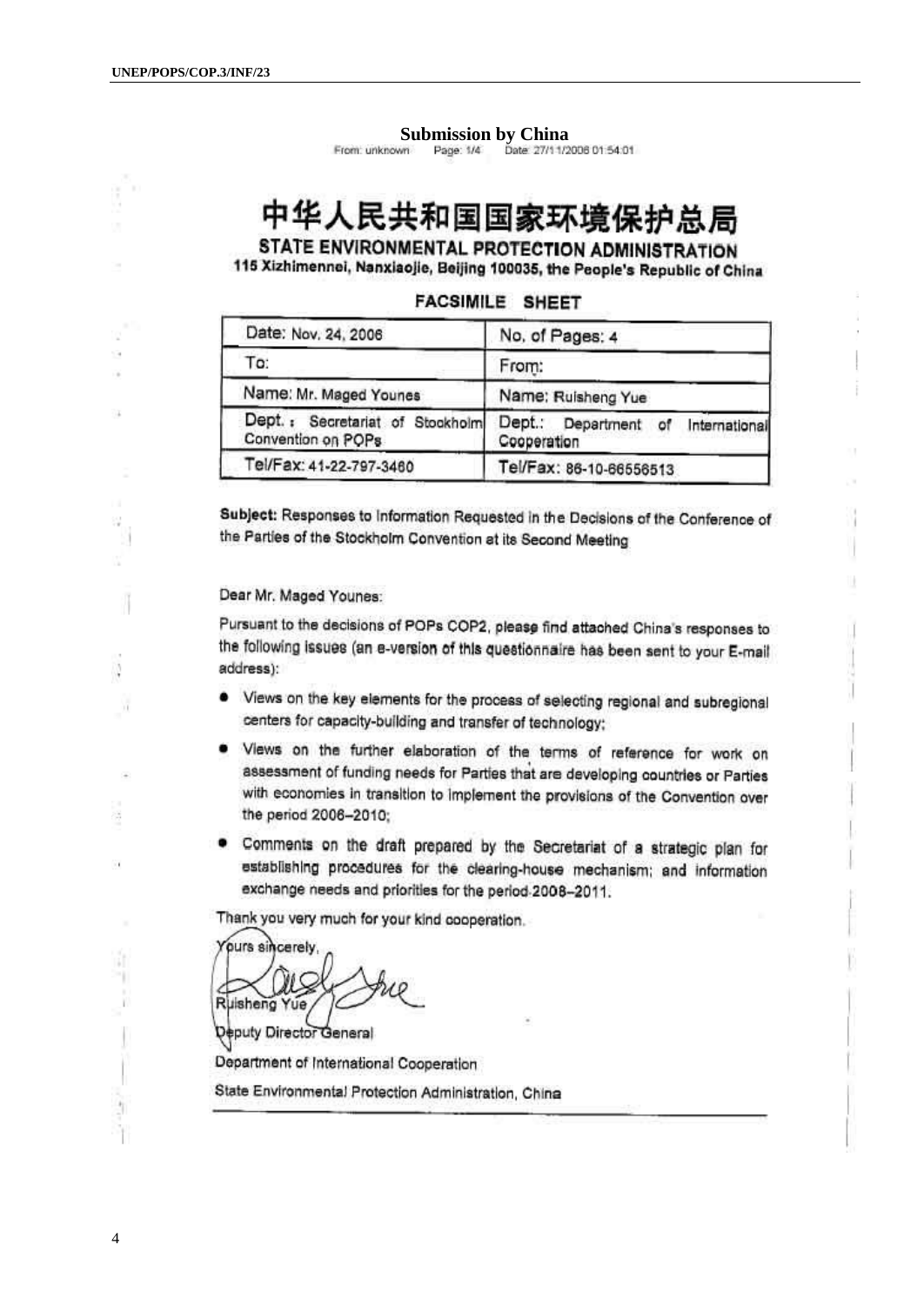$\bar{1}$  $\mathfrak{f}$ 

÷  $\bar{t}$ Ñ.

 $\bar{\nu}$ Ī

ñ

¥  $\frac{1}{2}$ 

r

Ï

From: unknown Page: 2/4 Date: 27/11/2006 01:54:02

| Ñ   |                                                                                                                                                                                                                                                                                                                                                                                   |
|-----|-----------------------------------------------------------------------------------------------------------------------------------------------------------------------------------------------------------------------------------------------------------------------------------------------------------------------------------------------------------------------------------|
|     |                                                                                                                                                                                                                                                                                                                                                                                   |
| 118 | Responses to information requested in the decisions of the                                                                                                                                                                                                                                                                                                                        |
|     | Conference of the Parties of the Stockholm Convention at its second meeting                                                                                                                                                                                                                                                                                                       |
|     | Nov. 10 2006                                                                                                                                                                                                                                                                                                                                                                      |
| ċ   | A. Views on the further elaboration of the terms of reference for work on                                                                                                                                                                                                                                                                                                         |
|     | assessment of funding needs (SC-2/12)                                                                                                                                                                                                                                                                                                                                             |
| iz  | 1. Preliminary assessment of initial needs should focus on the financial needs for NIP<br>development, capacity building, investment activities for phase out of POPs, and<br>technologies demonstration activities etc. during GEP4. Those activities are consistent with<br>the Strategic Objectives of POPs area in GEF4.                                                      |
|     | 2.<br>The gap analysis between the needs and available funding from the GEF4 and its following<br>replenishment periods, and suggestions to fill up the funding gap should be included both in<br>the preliminary assessment and the full needs assessment. Such analysis and suggestions<br>should be a part of the additional guidance from the COP to the financial mechanism. |
|     | 3. The needs assessment should mainly based on the NIPs of parties since the financial needs<br>for the implementation of them were usually developed under the close guidance of the<br>international implementing agencies.                                                                                                                                                     |
| 18  | 4. Total incremental cost of Parties that are developing countries or countries with economies in<br>transition to implement the obligations of the Convention should be highlighted in the<br>assessment.                                                                                                                                                                        |
|     | 5. An ad hoc working group should be set up to execute the needs assessment, which would<br>consist of representatives of parties, both developed and developing countries, GEF and other<br>international financial institutions, and key international implementing agencies. This<br>working group should start to work as soon as possible, but not later than COP3.          |
| 塳   | 6.<br>The draft report of full needs assessment should be finished and open for comments at least<br>six months before COP4, i.e. December of 2008, so as to have sufficient time for finalization<br>and submission to COP4 for approval.                                                                                                                                        |
| ή.  | 7.<br>Considering the expansion of the list of the controlled chemicals under the convention and<br>the progressive implementation of the NIPs. the needs assessment should be conducted every<br>4 years that match with the replenishment period of GEF.                                                                                                                        |
| w   |                                                                                                                                                                                                                                                                                                                                                                                   |
|     | t.                                                                                                                                                                                                                                                                                                                                                                                |
|     |                                                                                                                                                                                                                                                                                                                                                                                   |